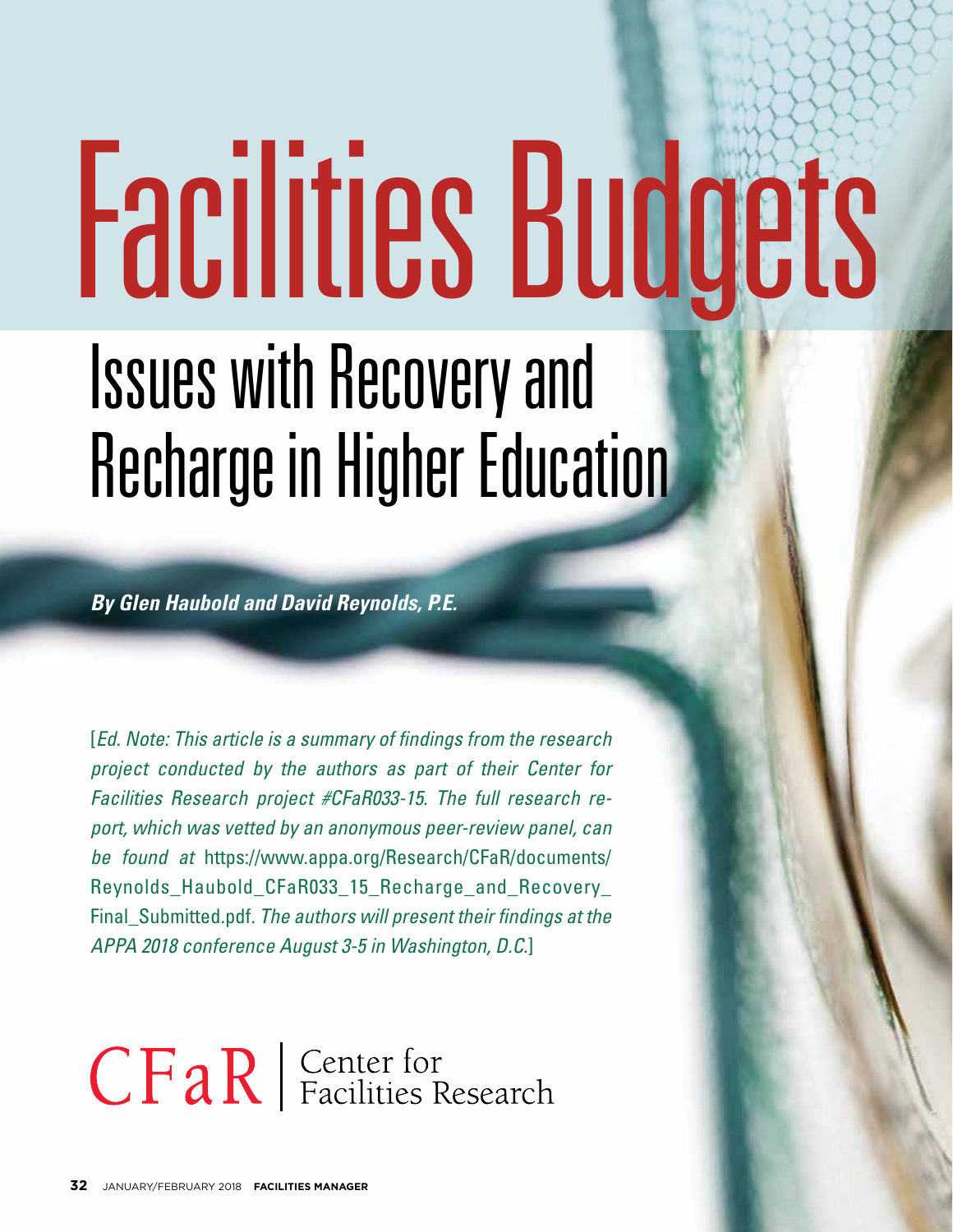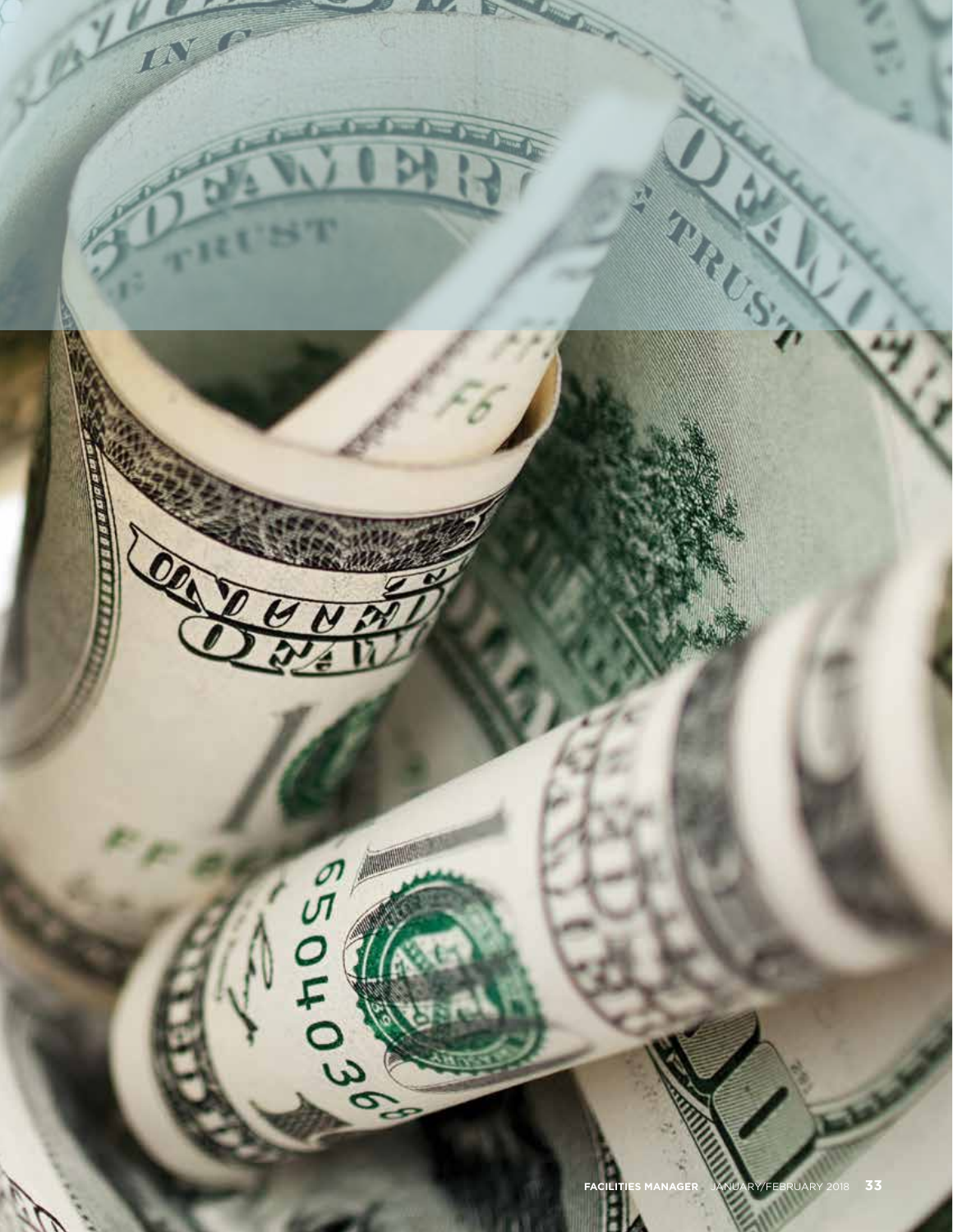

**I** t was not that long ago that the university physical plant department took care of every facilities need on campus. Starting in the late 1970s, public universities faced changing regulations that, along with tight budgets, drove changes in dealing with auxiliary organizations. Simultaneously, and guided by APPA, the campus facilities management developed into a professional organization that began charging for "nonmaintenance work" to non-educational units such as Auxiliaries, Housing, and Athletics. As a result, definitions of services covered were developed with statements, communications, and publications of what constituted "billable" and "non-billable" work. This mechanism became informally known as "recharge" or "recovery," because it "recharged" the budget.

In their excellent and in-depth 2004 article in *Facilities Manager*, "The Charge of the Rate Brigade: A Rate Template for In-House Construction Labor," Donald J. Guckert and Jeri Ripley King wrote:

Determining rates that permit full cost recovery for in-house construction can provide your organization with the information it needs to decide how to manage its funds. Full cost recovery for in-house construction services may or may not be a goal of your institution. However, if less than full cost recovery has not been an informed decision, facilities management organizations may be unwittingly losing budgetary ground by subsidizing elective improvements.<sup>1</sup>

We knew that many institutions—including ours, New Mexico State University and the University of North Texas—had implemented this recommendation. What was *not* clear was whether the financial model we were operating under was a well-managed process or one that had simply evolved over time. After posing the question to many of our peers, we found kindred minds thinking the same thing. We undertook our study to determine what impact this and other cost recovery models have had in the long term, because once a facilities unit begins using chargebacks to make up budgetary ground, anything less means that the department is operating in a deficit. Since a fully allocated mechanism of rate development captures overhead costs, there may be a tendency to gradually fund the expansion of organizational overhead versus truly recognizing its full cost to the university.

Since the recovery and recharge model is widely used, we wanted to study the issues and challenges involved, particularly in times of constrained and reduced budgets. Our goal is to broaden the knowledge base about chargebacks while generating a discussion regarding the advantages and disadvantages associated with different budgetary models for recapturing costs.

With the assistance of APPA, we created survey questions and sent them to each institutional representative. Eighty-six unique responses were received in addition to seven email conversations. One individual responded to us by phone in order to remain fully anonymous. All questions were not answered by every respondent.

The first question was whether the facilities organization had a chargeback system. As expected, most of the respondents (78 percent) answered affirmatively. Another question sought to determine if the chargebacks were only for elective improvements, and 35 out of 77 said they were not. Over half told us that they did not have a chargeback goal. After evaluating these responses, it is our opinion that if a unit has both a recharge system and a budget, by definition, there should be some internal goal for recharge, even if it is a "soft" one.

Forty-one of the 57 respondents answering the question have seen positive impacts from their recharge system, and 43 of 58 reported negative consequences; some had apparently experienced both. A representative example of a positive impact was, "The cost of project management is now captured to arrive at a true total project cost." A negative example we received stated: "Budget cuts pushed a lot of overhead into the chargeback budget."

When asked for the percentage of their operating budget made up by recharge, 50 percent said that they earned 0-10 percent of their budget; 18 percent needed to generate 10-25 percent; another 18 percent were required to earn 25-50 percent; and 13 percent said that recharge made up more than half of their budget.

We learned that there are many models used to bill for nonmaintenance work, with advantages and disadvantages associated with each.

### **FULLY ALLOCATED**

A fully allocated cost model based upon recovering overhead costs might be the most common, and this model benefits from budget stability. With this model, a labor rate is developed that recaptures or recharges the facilities department overhead. Note that where institutional policy allows a balance or deficit to be carried forward, a deficit will drive the rate up. In the same manner, additional funds can be added to the facilities budget simply by increasing the rate and working more hours of recharge instead of maintenance.

The fully loaded cost model may work well in times of stable or level budgets, but less so when revenue is a large percentage of an overall budget that is shrinking, particularly if an increase in overhead was funded through recharge. We learned that some schools have indeed increased the rate and added recharge hours to assist the facilities budget.

On the positive side, because the construction and small remodel workload varies, some institutions hedge against those fluctuations in construction by staffing to and targeting the "baseline" demand (versus the average or peak), and then relying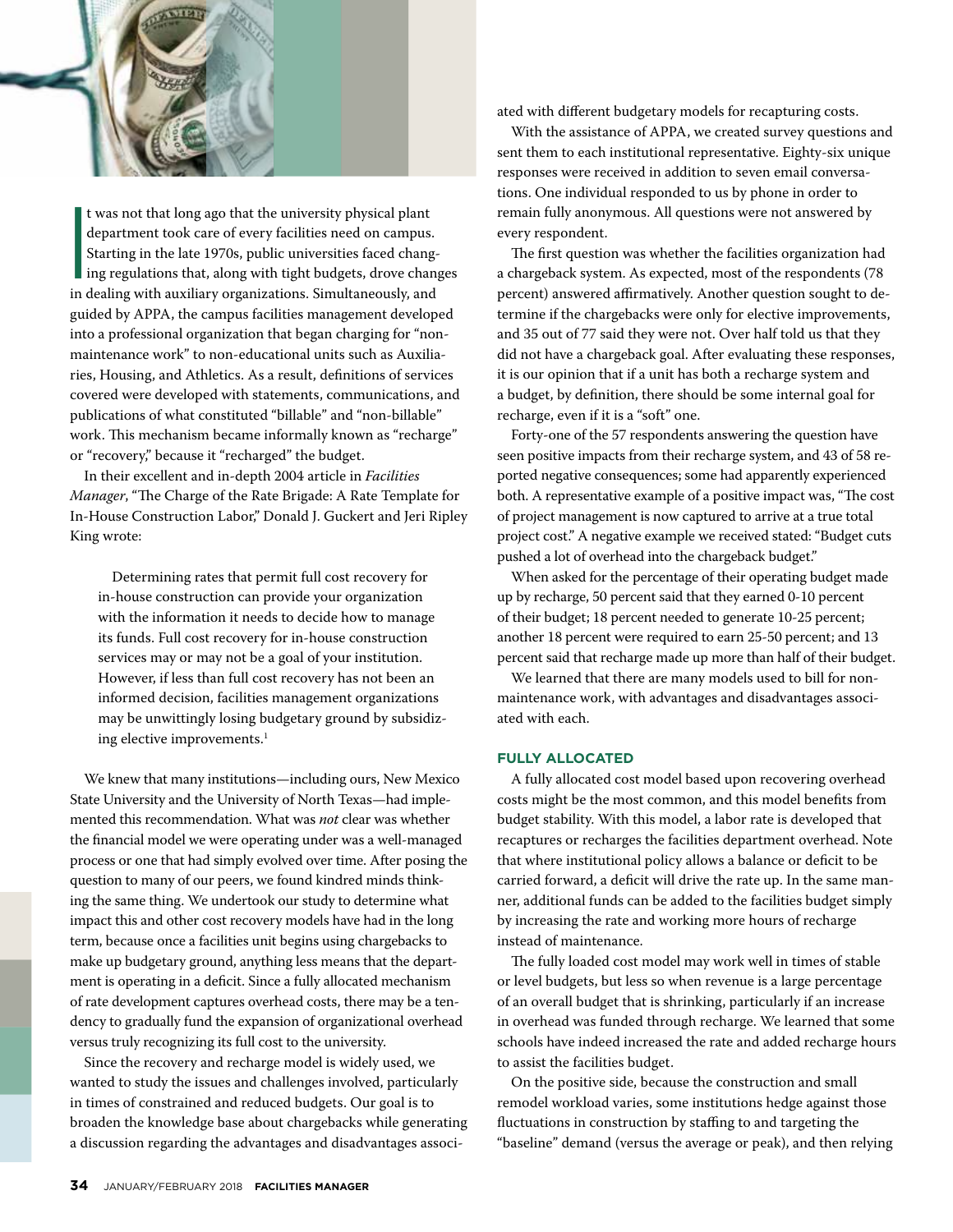on outsourced options or scheduling practices over seasonal demand cycles in order to manage the recharge target.

# **FULLY OUTSOURCED**

Some of the institutions we surveyed find it easier to simply outsource any non-maintenance work. After conducting this research and reading their responses, it becomes obvious why this may be attractive. This approach definitely protects the maintenance function and budget, although the costs may be higher for non-mainte-

nance work. The term "may" is used here, because when *all* time and costs are fully allocated, the facilities unit is not always the lowest cost when compared to outside providers. The authors would contend that this may be the only way to accurately allocate the true costs of operations.

#### **MATERIALS ONLY**

Another approach is to simply charge for materials when performing non-maintenance work. This leads to challenges in deciding what work is performed and does little to protect the maintenance hours. On the other hand, this methodology is certainly customer-centric, as the requesting unit receives "free labor." This can be a workaround in those states that prohibit state-funded employees from charging labor against bond issuances or other appropriations under the logic that the employees are already being paid.

#### **INCREMENTAL STAFFING**

This approach simply assumes that the overhead already exists and that the additional positions funded through recharge are layered on top of the existing organizational overhead. The rate then would be calculated using direct hourly labor costs, consumables, and fringe, but not overhead. This would "leave some money on the table" during good times, but protects overhead during periods of retrenchment. Most notably, converting to this methodology from a fully allocated recharge model would require additional institutional funds.

# **ICING ON THE CAKE**

Based on our survey, it became apparent that a number of facilities units simply treat recharge as "icing on the (budget)

cake." The rates are developed without an hourly target, sometimes by comparing internal rates to local contractor wage rates. The volume of recharge is relatively small, and chargebacks are used in a positive manner (i.e., departments receive the benefit of readily available labor, employees get a break from the monotony of maintenance, and the facilities department supplements the budget). Other than the fact that rates should be calculated in a consistent and systematic way, there are many advantages to this model. The percentage of the facilities budget that is funded "centrally" would